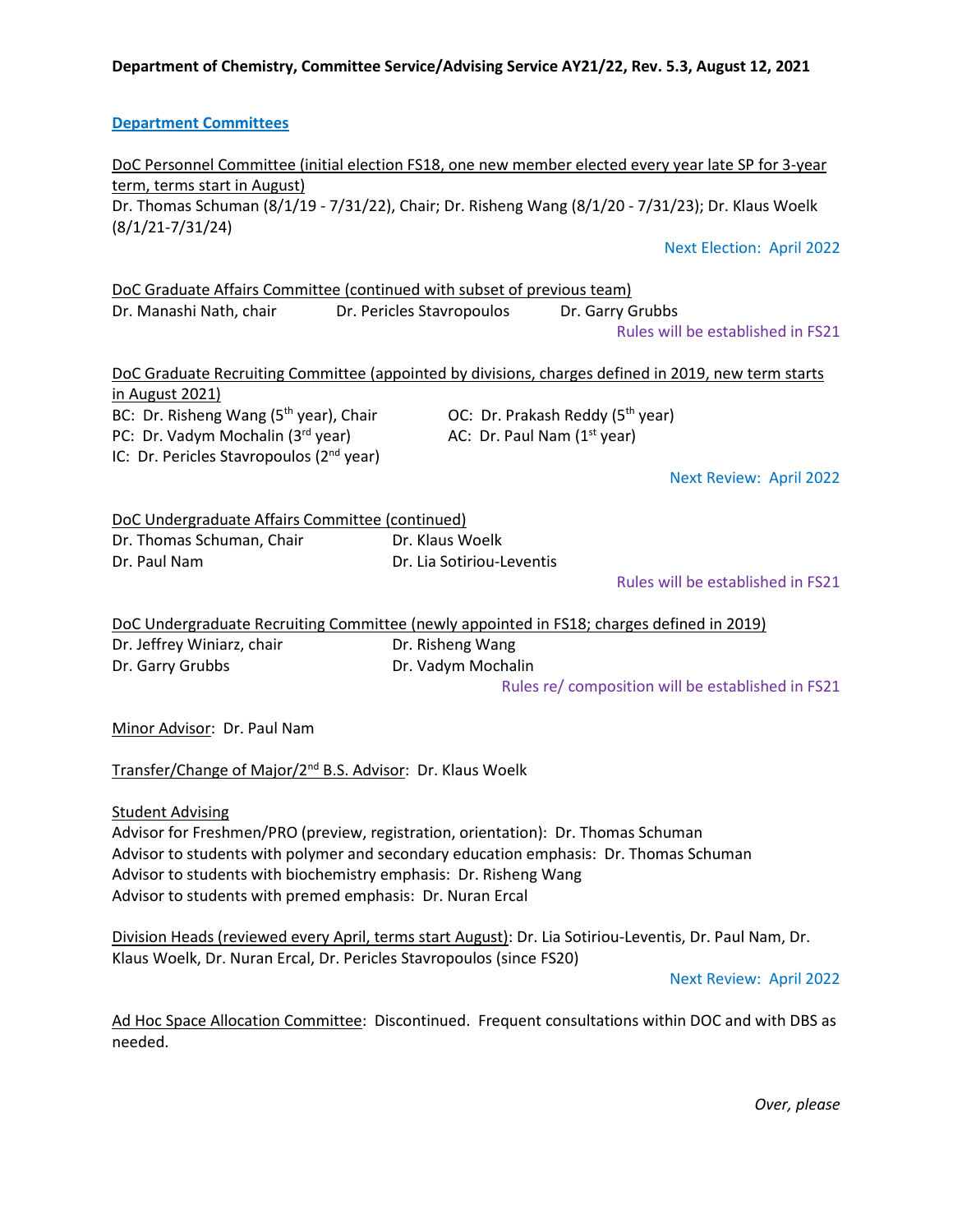### **CASB, appointed by Department Chair (after consultations)**

DoC Representative to CASB Lab Safety Committee (appointed, 1-year term, starting in August): Dr. Garry Grubbs (since 8/2019; reappointed 4/2021)

Next Review: April 2022

DoC Representative to CASB Faculty Leadership Council (appointed, 1-year term, starting in August): Dr. Jeff Winiarz (since 8/2019; reappointed 4/2021)

Next Review: April 2022

#### **Campus, elected by the Department**

Campus P&T Policy Committee (1 Member and 1 Alternate elected by each department; elected April 2021, 1-year term, full professors only, term starts August) Dr. Lia Sotiriou-Leventis Dr. Nuran Ercal, alternate

Next Election: April 2022

DoC Faculty Senate Rep.; 2-year terms start in August, https://facultysenate.mst.edu/members/) Dr. Prakash Reddy (since 8/2020) Dr. Amitava Choudhury (elected 9/13/19 to finish out the term of Dr. Richard Dawes, re-elected 4/2021 to full 2-year term)

Next Election: April 2022

DSCC (Discipline Specific Curriculum Committee) representative (elected April 2018, 1-year term, reappointed April 2019, August 2020; and April 2021 for final term) Dr. Thomas Schuman Dr. Klaus Woelk, alternate

Next Election: April 2022

ITCC (Information Technology/Computing Committee) Representative (3-year terms) Dr. Vadym Mochalin (after 3/10/20 to serve out the term for Dr. Richard Dawes and to serve a full 3 year term through AY23/24)

Next Election: April 2024

Effective Teaching (one elected by each department desiring representation, 3-year term) Dr. Jeffrey Winiarz (elected April 2018 through 2021, re-elected 4/2021)

Next Election: April 2024

Campus P&T Committee (2-year terms) Dr. Tom Schuman (elected 5/14/20, to serve 8/1/20 - 7/31/22) Dr. Lia Sotiriou-Leventis, alternate (elected 09/04/19 to finish Dr. Richard Dawes's term, re-elected 5/14/20 for full term 8/1/20 - 7/31/22)

Next Election: April 2022

DoC Representative to Graduate Faculty Council (elected 4/2021, 2-year term starts 9/1/2021; updated term start date and length on 8/12/21): Dr. Manashi Nath

Dr. Prakash Reddy, Parliamentarian (added 8/12/21)

Next Election: April 2023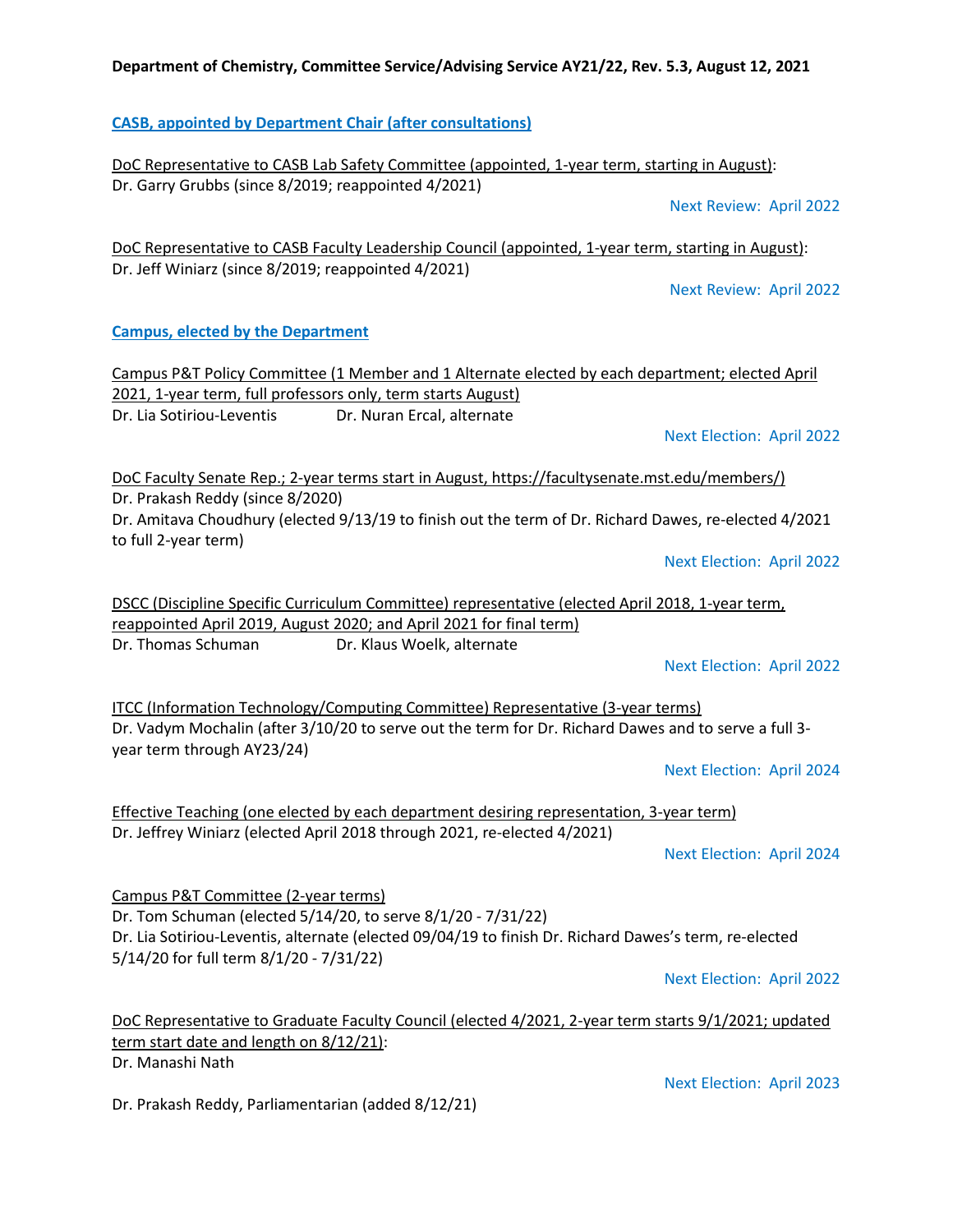**Campus, appointed by**   $\left( \frac{13}{20} \right)$ 

Faculty Campus Awards Selection Committee (there are five categories). Dr. Nuran Ercal, faculty research award committee, since 2019

Outstanding Teaching Award Committee Dr. Nuran Ercal, since 2019

**Campus, Elected by Faculty Senate from Department nominees**

Added in Rev. 5.1: Se[e https://provost.mst.edu/committees/standingcommittee/](https://provost.mst.edu/committees/standingcommittee/) Updated in Rev. 5.2

Academic Freedom and Standards - 3 elected (2-year term). Administrative Review Committee Budgetary Affairs - 2 elected (2-year term) Dr. Jeffrey Winiarz, elected 5/3/2021 to represent Graduate Faculty for 2021-23 term. [Clarified in Rev. 5.1; nomination by DOC on 4/21/2021 thus became obsolete.] Campus Curricula Committee Dr. Jeffrey Winiarz, 2021-23 term. **Committee for Effective Teaching (see above)** Facilities Planning Committee – 2 elected (2-year term). Honorary Degrees - 4 elected (1-year term). **ITCC (see above)** Intellectual Property/Tech Transfer – 3 elected (2-year term) Chemistry nominee: Dr. Prakash Reddy (nominated 4/19/19) Library & Learning Resources - 4 elected (2-year term). Personnel - 1 elected (2-year term). Dr. Chariklia Sotiriou-Leventis nominated for a 2-term (4/21/2021) Public Occasions Committee Rules, Procedures and Agenda Committee Student Affairs Committee - 4 elected (2-year term). Student Awards and Financial Aids Committee **Tenure Policy Committee (see above)**

Equity Hearing Pool. We need about 5 nominees from the CEC for the Title IX Equity Hearing Pool (1 year renewable term, se[e CRR 600.030.P.1\)](https://www.umsystem.edu/ums/rules/collected_rules/equal_employment_educational_opportunity/ch600/600.030_equity_resolution_process_for_resolving_complaints_of_harassment). Conflict of Interest – 2 elected by Faculty Senate (3-year term). Grievance Resolution Panel – 1 representative and 1 alternate elected (3-year term). Grievance Oversight Committee – 2 elected (3-year term). Parking, Security & Traffic - 8 elected (2-year term).